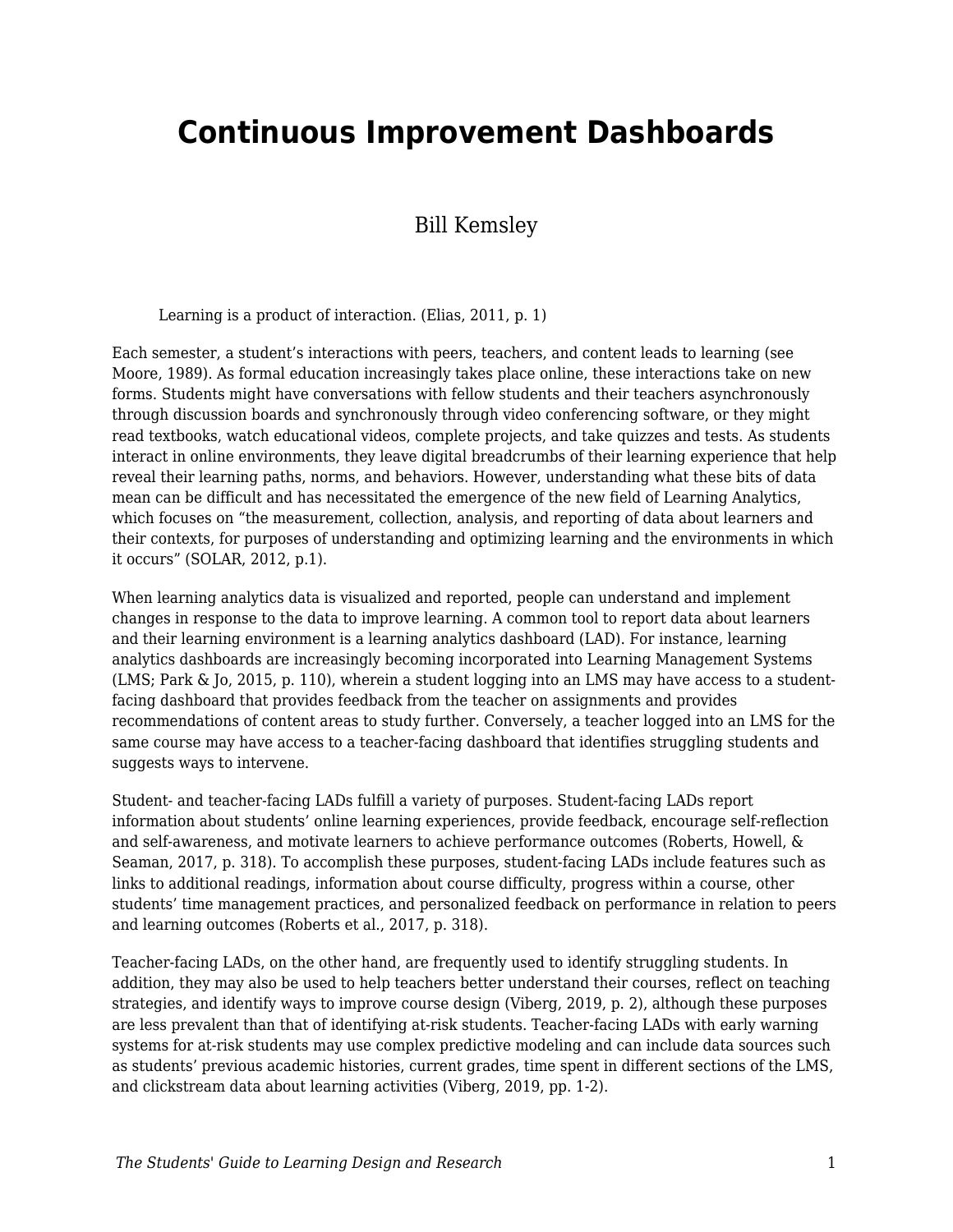## **Continuous Improvement Learning Analytics Dashboards**

While student- and teacher-facing LADs remain the most common types of LADs, dashboards have also been created to facilitate the continuous improvement of online learning resources. This emerging type of LAD, known as a continuous improvement LAD, provides feedback to educational content creators about the quality and performance of educational content (see Figure 1). Continuous improvement LADs are relatively new, but they have been incorporated into online educational platforms such as textbook publishing platforms (e.g., EdTech Books), university library websites (Loftus, 2012), and government websites focused on educating the public (Desrosiers, 2018).

#### Figure 1

Example of a Continuous Improvement Learning Analytics Dashboard



When designing a learning analytics dashboard, designers must consider who the dashboard is trying to influence and what assumptions it is making about deficits contributing to poor performance. While a complete analysis of the underlying value systems of each type of LAD is beyond the scope of this chapter, Table 1 may be helpful in understanding intended audiences and designer beliefs about deficits that influence the design of each type of LAD. Stated simply, this means that the intended audience and design of each type of dashboard implies that the problem is located in a particular place. This deficit might be ascribed to the student (e.g., poor study habits),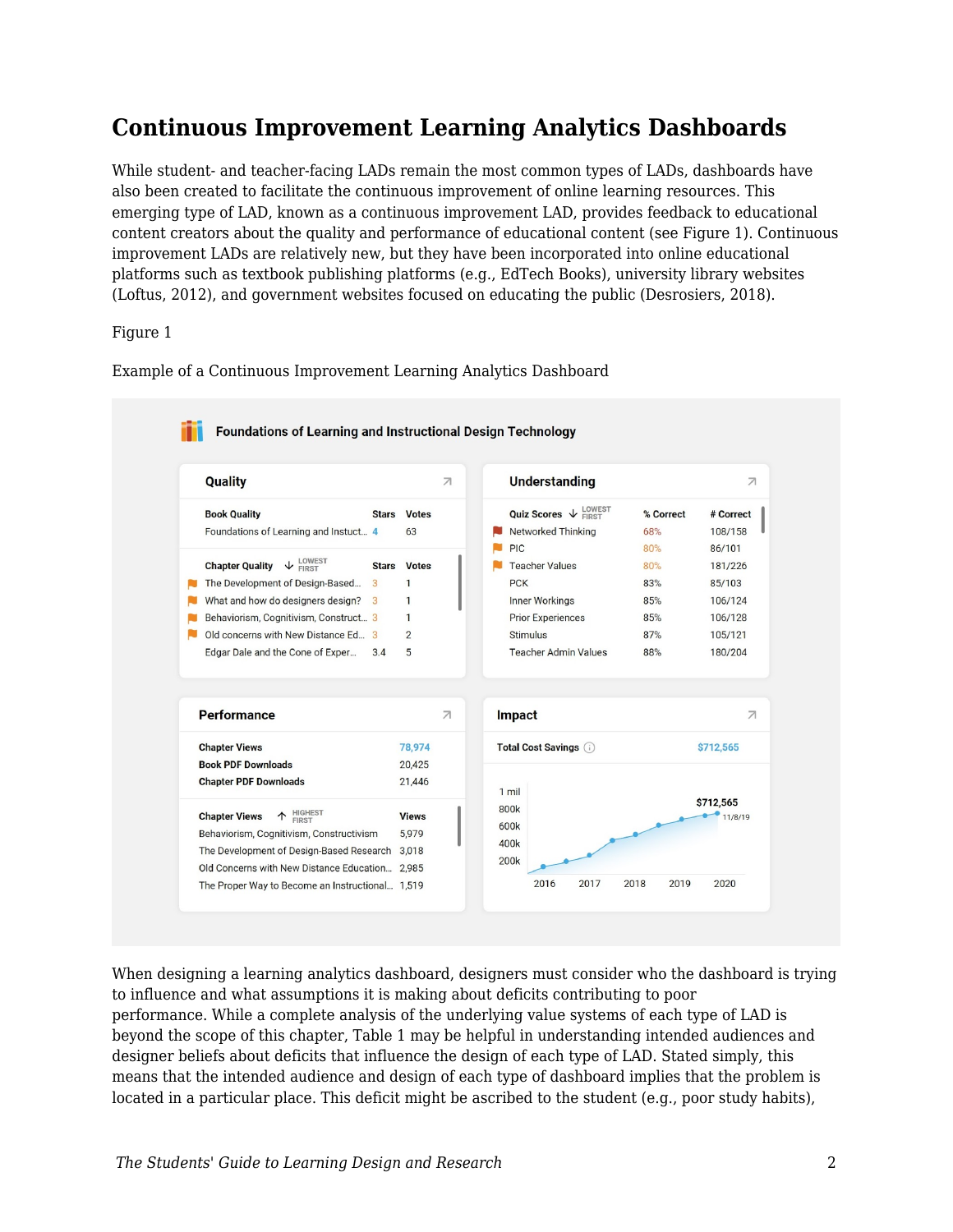the teacher (e.g., poor pedagogy), or the content (e.g., poor design).

#### Table 1

Targets of Underlying Deficit Mindsets that Influence Different Types of LADs

| <b>Target of Deficit</b><br><b>Mindset</b> | <b>How to Improve Student</b><br><b>Performance</b>               | <b>Types of LADs Influenced by Value</b><br><b>System</b> |  |
|--------------------------------------------|-------------------------------------------------------------------|-----------------------------------------------------------|--|
| <b>Student</b>                             | <b>Encourage student effort</b><br><b>Modify student behavior</b> | <b>Student-facing LAD</b><br><b>Teacher-facing LAD</b>    |  |
| Teacher                                    | Improve teaching strategies<br>Intervene with at-risk students    | Teacher-facing LAD                                        |  |
| Content                                    | Improve content                                                   | Teacher-facing LAD<br>Continuous improvement LAD          |  |

Note that each type of deficit mindset lends itself to specific actions that dashboard users can take to improve the learning experience. For example, students can study more and better manage their time; teachers can improve their teaching strategies, motivate and inspire their students, and adjust the resources they use; and content creators can improve the quality of their content. Rather than attributing poor performance to external factors, such as how students are using content or which teaching strategies are employed, a continuous improvement LAD attributes poor performance to poor content quality and uses metrics that help content creators improve their content. When designing a continuous improvement LAD, then, dashboard designers should ensure that the information displayed on the dashboard is relevant to and actionable by content creators and that it also provides ongoing information about how content changes are impacting student performance.

As a recent example of a continuous improvement LAD, in 2018, the Massachusetts Digital Services team developed a dashboard that helped "Mass.gov content authors make data-driven decisions to improve their content" (Desrosiers, 2018). The dashboard took data from a variety of sources, including Google Analytics, Siteimprove, and Superset, and integrated the data into the website's content management system (CMS). As a result, content authors could simply select an Analytics tab when editing their content to view performance metrics and access recommendations to improve their content. The team also collected ongoing online survey data to obtain direct feedback from Mass.gov users about their satisfaction with the site, reasons for using the site, and suggestions to improve the site.

After eight months of analyzing potential performance indicators and validating indicators with five partner agencies using a sample set of the website's 100 most-visited pages, the dashboard developers summarized performance indicators into four categories: (1) findability, (2) outcomes, (3) content quality, and (4) user satisfaction (Desrosiers, 2018). Each category received a score from 0-4, which was then averaged to create an overall score. In addition, the dashboard included general recommendations for ways content creators could improve content in each of the four categories.

The dashboard was valuable to content creators, because it showed how specific content pages were performing over time and provided specific suggestions on how to improve content. For example, if a content creator saw that a page about SNAP benefits had a Content Quality score of 2, the content creator could find and implement recommendations from the dashboard, such as "Use SiteImprove to check for broken links and fix them" and "Spell out acronyms the first time you use them" (Desrosiers, 2018).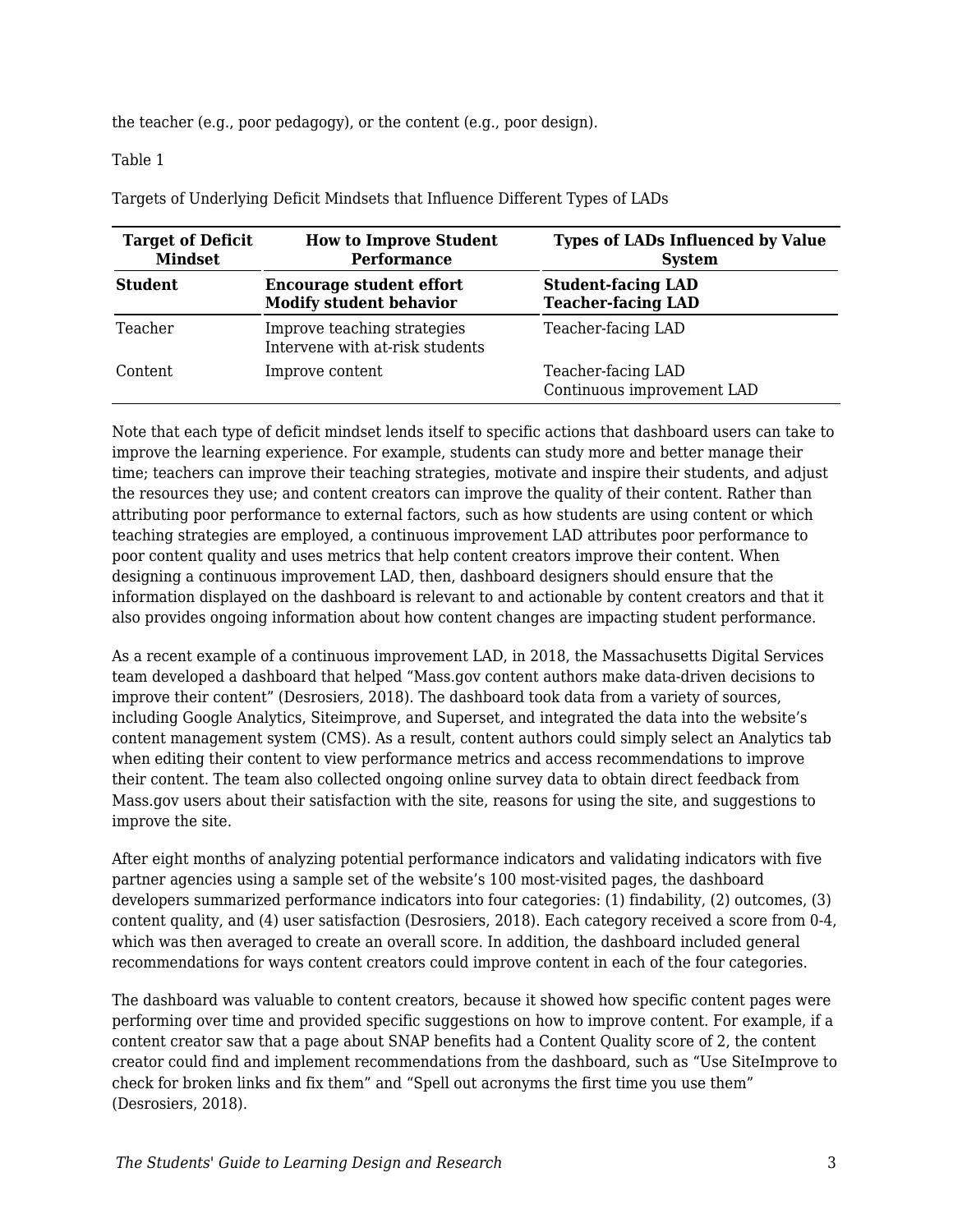As this example illustrates, designing an effective continuous improvement LAD can be a complex task that requires a deep understanding of both the dashboard users (in this case, the creators of the Mass.gov content pages) and the people accessing the content (in this case, the visitors to Mass.gov). Just as a continuous improvement LAD facilitates iterative improvements to an educational website or platform's content, this example suggests that an iterative process can be used in designing and developing the dashboard itself, wherein user feedback can be used to improve the usability and efficacy of the dashboard.

## **Best Practices in Designing a Continuous Improvement LAD**

The data analyzed and visualizations displayed on a continuous improvement LAD for a government website would likely be very different from those on a different site, such as an online textbook publishing platform, "because pedagogical, technical and organisational aspects of learning are complex, [and] they must be carefully interpreted within the used context" (Viberg, 2019, p. 1). Yet, despite differences from one continuous improvement LAD to another, effective continuous improvement LADs may share several characteristics.

In 2004, as analytics dashboards were emerging in business and other fields, data visualization consultant and author Stephen Few defined a dashboard as "a visual display of the most important information needed to achieve one or more objectives; consolidated and arranged on a single screen so the information can be monitored at a glance" (p. 3). Fifteen years later, dashboards have become a widely used data analytics tool, and several recommendations have been suggested for designing effective dashboards. Many of these recommendations fall within four categories: (1) design for the dashboard's intended purpose; (2) choose relevant metrics; (3) ensure data is current and accurate; and (4) use effective visual displays. I will now describe each of these recommendations in detail.

### **Design for the Dashboard's Intended Purpose**

First, the purpose of a dashboard should direct the dashboard's design. As explained previously, continuous improvement LADs facilitate the continuous improvement of online content and are informed by a content-deficit mindset. In addition, the design of continuous improvement LADs is influenced by the needs of the content creators using the dashboards and by the type of educational content assessed by the dashboards.

Designers of continuous improvement LADs may benefit from frequent communication and collaboration with content creators (De Laet, 2018). Through interviews and surveys, dashboard designers can better understand the information content creators need to know about the students using the learning content so they can change the content to better meet the students' needs. For example, authors publishing textbooks on an online textbook publishing platform may desire to know which textbook chapters are most relevant to students and which topics students have a hard time understanding. These questions may help dashboard designers choose appropriate metrics for the dashboard that pertain to this information. Dashboard designers can show iterations of the dashboard design to content creators and use their feedback to inform subsequent iterations of the dashboard's design.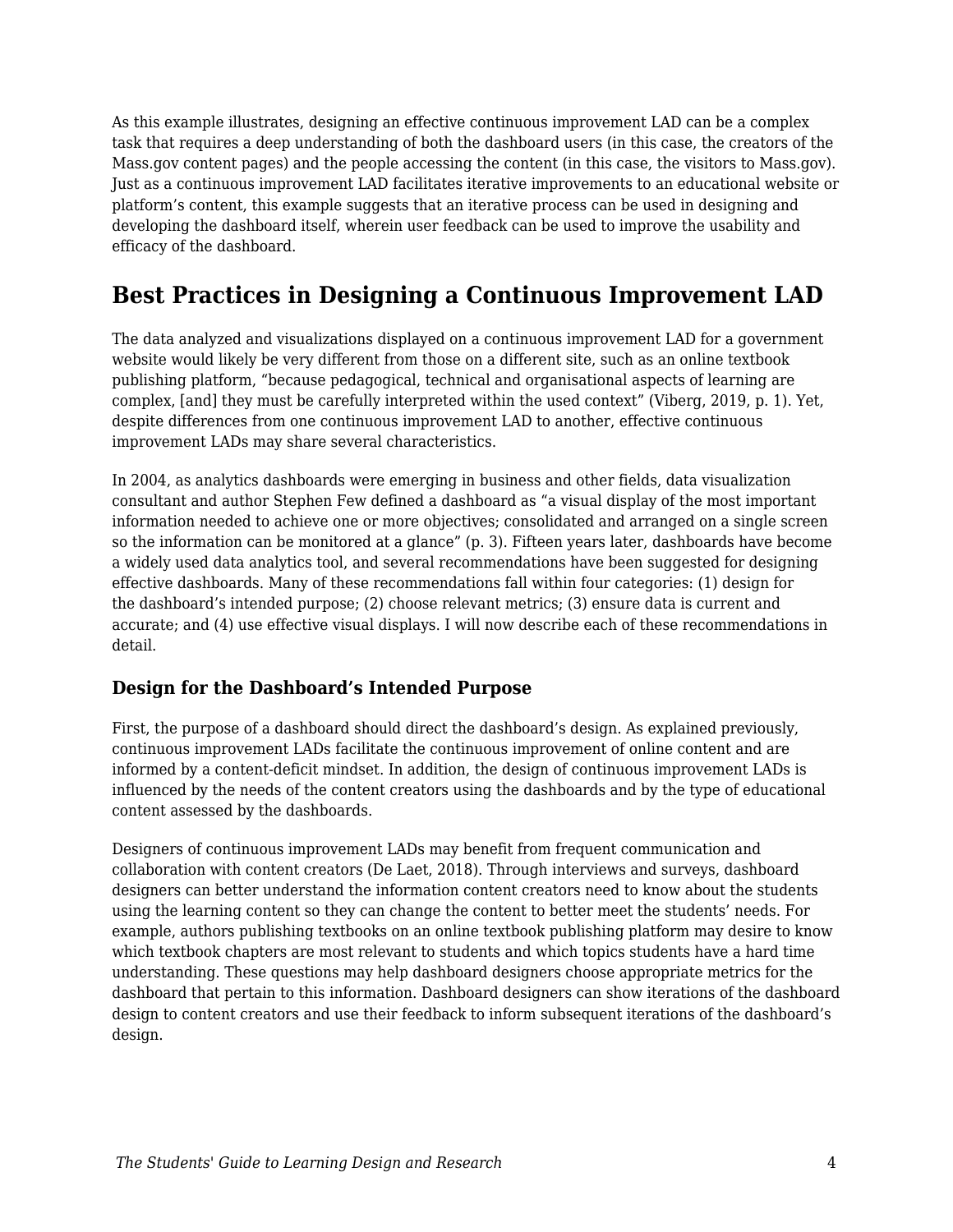#### **Choose Relevant Metrics**

Second, metrics are the building blocks of any dashboard and of the visualizations displayed on that dashboard. Metrics are "measures of quantitative assessment used for assessing, comparing, and tracking performance" and comparing current performance with historical data or objectives (Young, 2019). Metrics should emanate consciously and directly from the intended purpose of the dashboard. In the case of continuous improvement LADs, metrics should be selected that measure and provide actionable data for content creators to evaluate student learning and improve content.

In business analytics, the term key performance indicators (KPIs) is used to identify meaningful metrics. The implication that metrics should measure only important, or key, indicators and that the measurement is one of performance applies neatly to continuous improvement LADs. Are students able to successfully demonstrate learning through knowledge assessments and other exercises? How often is a particular learning product (e.g., a textbook or educational video) accessed or completed? How do students rate the quality of the resource? Put simply, continuous improvement LADs should report key metrics to content creators to help them improve their content.

### **Ensure Data Are Current and Accurate**

Third, regardless of which metrics are selected, a dashboard is only useful if it is based on current, accurate information. Dashboards should be connected to accurate data sources and should be updated regularly so that content creators can make informed decisions on how to improve their content. While some types of dashboards, such as strategic business dashboards, may only need data to be updated monthly, quarterly, or even annually, other types of dashboards, such as operational business dashboards, may require real-time data updates (Few, 2013). Designers of continuous improvement LADs should consider both the purpose of the dashboard and the needs of dashboard users when determining which data sources to use and how frequently the data should be updated.

Continuous improvement LADs often require data integration, which is defined as "the process of collecting data from disparate locations and systems, and presenting [the data] in a meaningful and useful way" (Boonie, 2016, p. 1). For example, as mentioned previously, the Mass.gov dashboard combined data from Google Analytics, Siteimprove, Superset, and other sources. Dashboard designers should ensure that data from disparate databases has been properly transformed and normalized before being integrated into a continuous improvement LAD (Boonie, 2016).

### **Use Effective Visual Displays**

And fourth, after selecting appropriate metrics and integrating relevant data sources, dashboard designers must decide how to effectively display data. A variety of books and research articles have been written about dashboard design and data visualization (see Knaflic, 2015; Few, 2012; & Few, 2013); in this section, I will describe a few outstanding principles.

To begin, continuous improvement LADs should display high-level summaries that can be viewed and interpreted at a glance. Because humans have limited working memory, they are not able to store large amounts of visual information at a time (Yoo, Lee, Jo, & Park, 2015). As a result, dashboards are less effective if users must scroll through large amounts of content or select various tabs to identify and piece together information. Instead of having excessive visualizations, dashboards should prioritize information and display on a single screen the information that is most important. In accordance with psychologist George A. Miller's observation (1956) that the average person can hold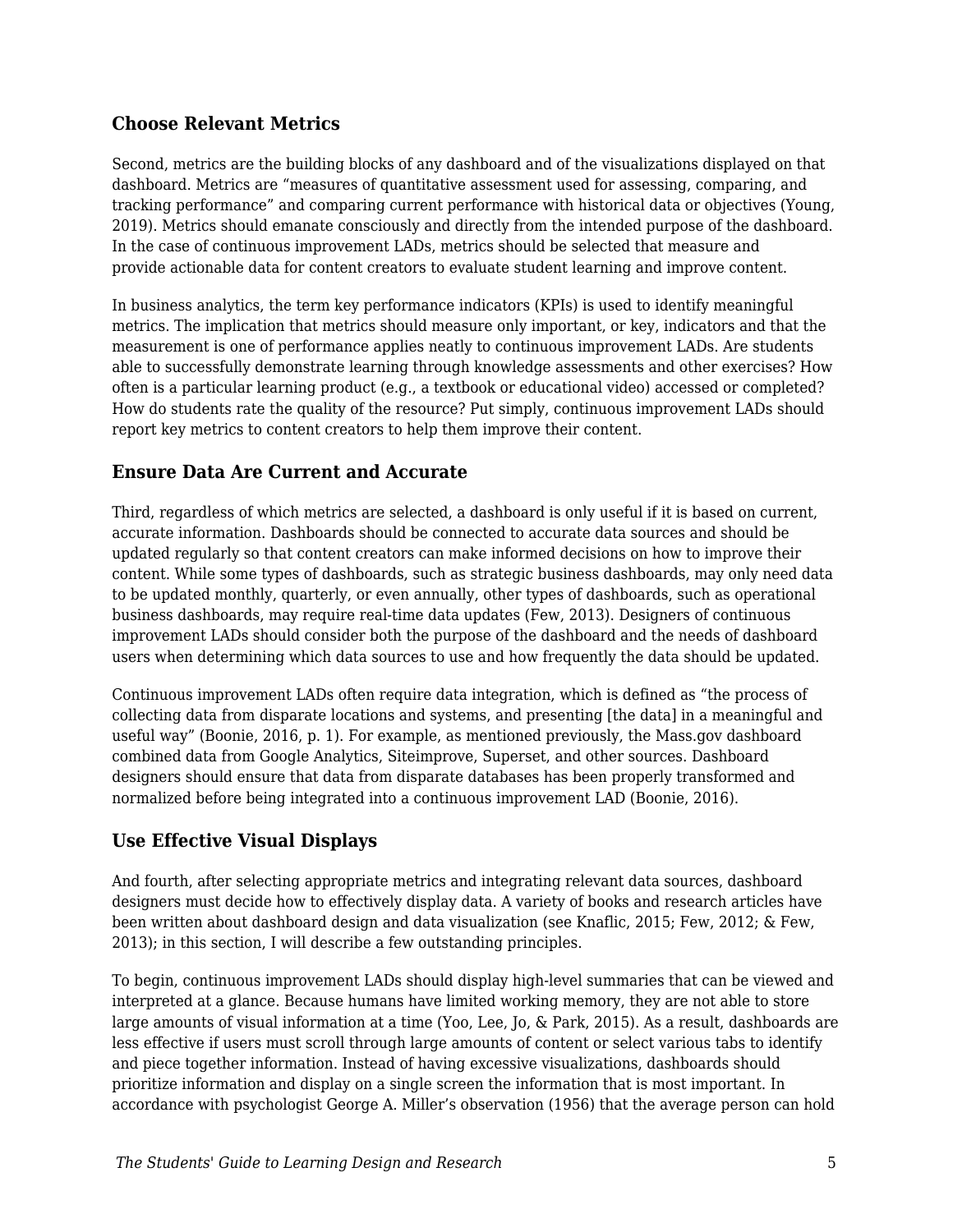7, plus or minus 2 objects in working memory, some dashboard designers recommend that no more than 5 to 9 visualizations be displayed on a dashboard's primary view. Interactions such as buttons, tabs, tooltips, and scrolling can be used to display additional content without overwhelming the user; however, the dashboard should not rely on these interactions to report key information (Bakusevych, 2018).

As Stephen Few explained (2004), a defining characteristic of a dashboard is "concise, clear, and intuitive display mechanisms" (p. 3). Dashboards should not use ostentatious or distracting visuals; rather, dashboards should apply minimalistic design principles that draw attention to important data. For example, dashboards should appropriately use negative space (sometimes called white space) so that the information is not too crowded and relevant data stand out to users (Bakusevych, 2018).

Dashboards designers should select the appropriate visuals to display different types of information. For example, bar charts are useful in comparing values at a point in time (e.g., current quality rating of an educational video) whereas line charts are useful in comparing values over time (e.g., total student savings as a result of using an open educational resource textbook). While a large variety of graph types may be used to report data, Tables 2 and 3 about common graph types may prove useful in deciding which visuals to display for different types of data (see Bakusevych, 2018 & Knaflic, 2015, pp. 35-69).

Table 2

Purposes of Common Graphs Representing Data at a Point in Time

| <b>Analyze relationships</b>                | Compare<br>values                          |                             | <b>Analyze composition Analyze distribution</b> |
|---------------------------------------------|--------------------------------------------|-----------------------------|-------------------------------------------------|
| <b>Scatterplots</b><br><b>Bubble charts</b> | Bar/column charts<br>Circular areas charts | Tree map<br><b>Heat map</b> | <b>Scatterplots</b><br><b>Histograms</b>        |
| <b>Network diagrams</b>                     |                                            | Pie/donut chart             | <b>Bell curves</b>                              |

#### Table 3

Purposes of Common Graphs Representing Data Over Time

| <b>Analyze relationships</b> | Compare<br>values           | <b>Analyze composition</b>                                                  | <b>Analyze distribution</b> |
|------------------------------|-----------------------------|-----------------------------------------------------------------------------|-----------------------------|
| N/A                          | Line graphs<br>Slope graphs | <b>Stacked column chart</b><br><b>Stacked area chart</b><br>Waterfall chart | N/A                         |

As Tables 2 and 3 indicate, graphs may be used to analyze relationships, composition, and distribution, as well as to compare values. Whether the data depict a specific point in time or illustrate changes over a period of time influences which type of graph should be used.

Dashboards directed toward users whose native language reads from left to right should display the most important information in the upper left and then organize the rest of the information in a Zpattern. In other words, dashboard designers should design with the assumption that users will view the first row of visualizations from left to right and then move down to the next row following the same patterns. Graphs with related information should be close to each other so users do not have to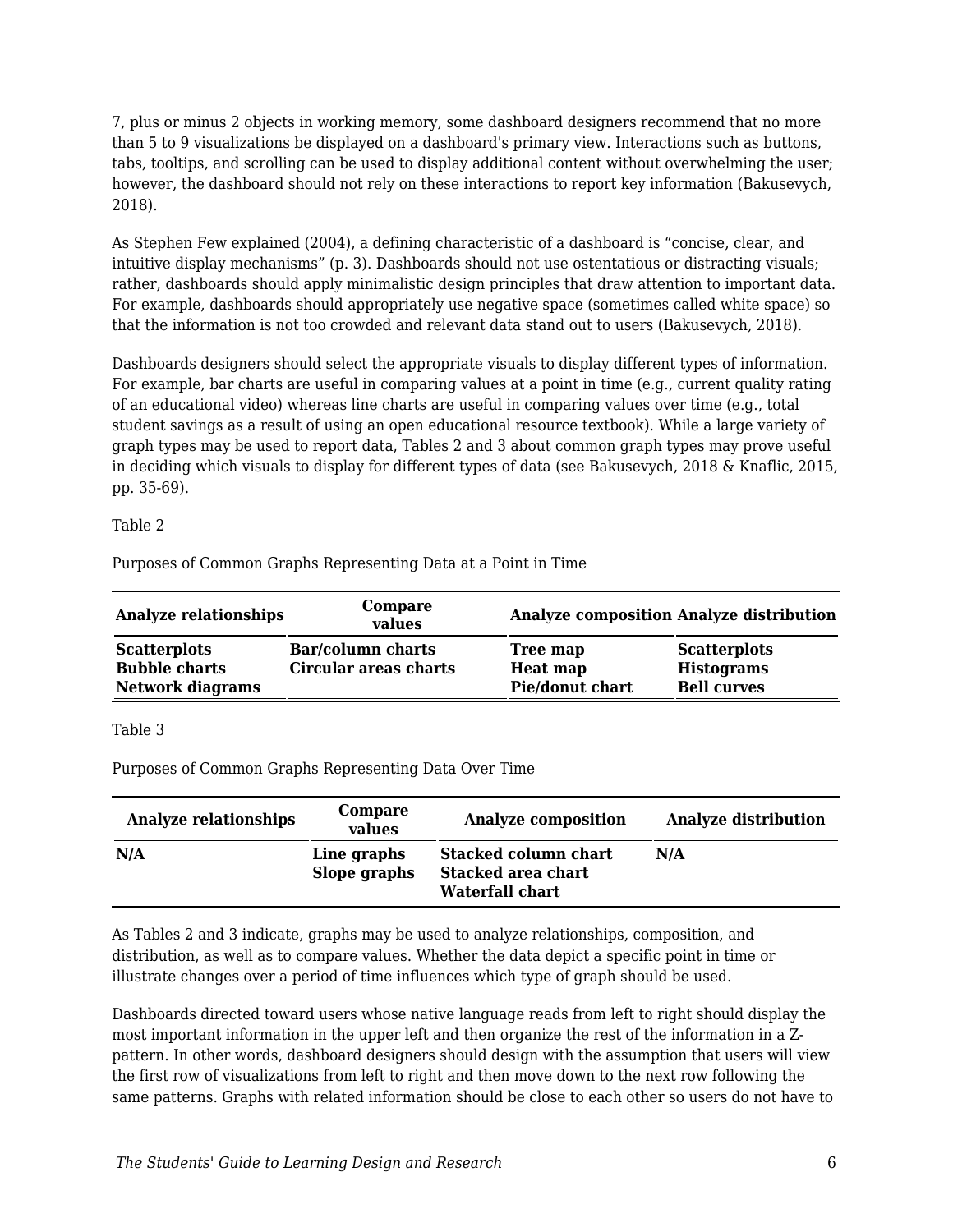look back and forth between distant areas of the dashboard.

In addition to following these general recommendations, dashboard designers should use effective visual displays to address a challenge unique to continuous improvement LADs; namely, the data used to inform actions is iterative. When content creators make adjustments to content based on feedback from the dashboard, the data about that content is no longer valid for making further judgments. For example, a continuous improvement LAD on an online textbook publishing platform may display the scores of knowledge check questions. If a content creator observes that a specific question has low scores, the content creator may clarify parts of the chapter or adjust the wording of the knowledge check question. In either case, after the adjustments are made, the data about the knowledge check scores are no longer valid.

As this example illustrates, each iteration, improvement, or adjustment made to content invalidates previous data about that content. How can effective visual design address this problem? To compensate for the problem of invalid data, continuous improvement LADs must clearly document iterative changes to content. In the case of the adjusted knowledge check question, the dashboard must visually show content creators how scores to the knowledge check question changed in relation to the adjustments made. By clearly displaying when content changes occurred, content creators can see to what extent their changes led to desired outcomes, and can know when additional changes are needed.

### **Conclusion**

As students enroll in online classes and engage with digital content, they leave behind an abundance of data that, if properly collected, reported, and analyzed, can lead to enhanced learning. Learning analytics dashboards are an effective tool to visualize and report these data so students, teachers, and content creators can make informed decisions about their role in the learning process. An emerging type of LAD, known as a continuous improvement LAD, helps content creators make incremental improvements to their content using data about student performance with the content and user feedback. While the metrics and visualizations of continuous improvement LADs vary depending on the type of content the dashboard seeks to improve, several data visualization and dashboard best practices may help in designing an effective continuous improvement LAD. These practices include designing for the dashboard's intended purpose, selecting relevant metrics, maintaining accurate and up-to-date data, and using effective visual displays. As more educational platforms begin to collect and report data about the quality and performance of their content, content creators using these platforms will be able to make informed, data-driven decisions about how to improve their content and increase student learning.

## **References**

Bakusevych, T. (2018, July 17). 10 rules for better dashboard design. Retrieved from https://uxplanet.org/10-rules-for-better-dashboard-design-ef68189d734c

Boonie, M. (2016). Determining, integrating, and displaying your metrics and data [White paper]. Retrieved from

https://www.pharmicaconsulting.com/wp-content/uploads/2016/10/Determining-Integrating-and-Displaying-your-Metrics-and-Data\_2.pdf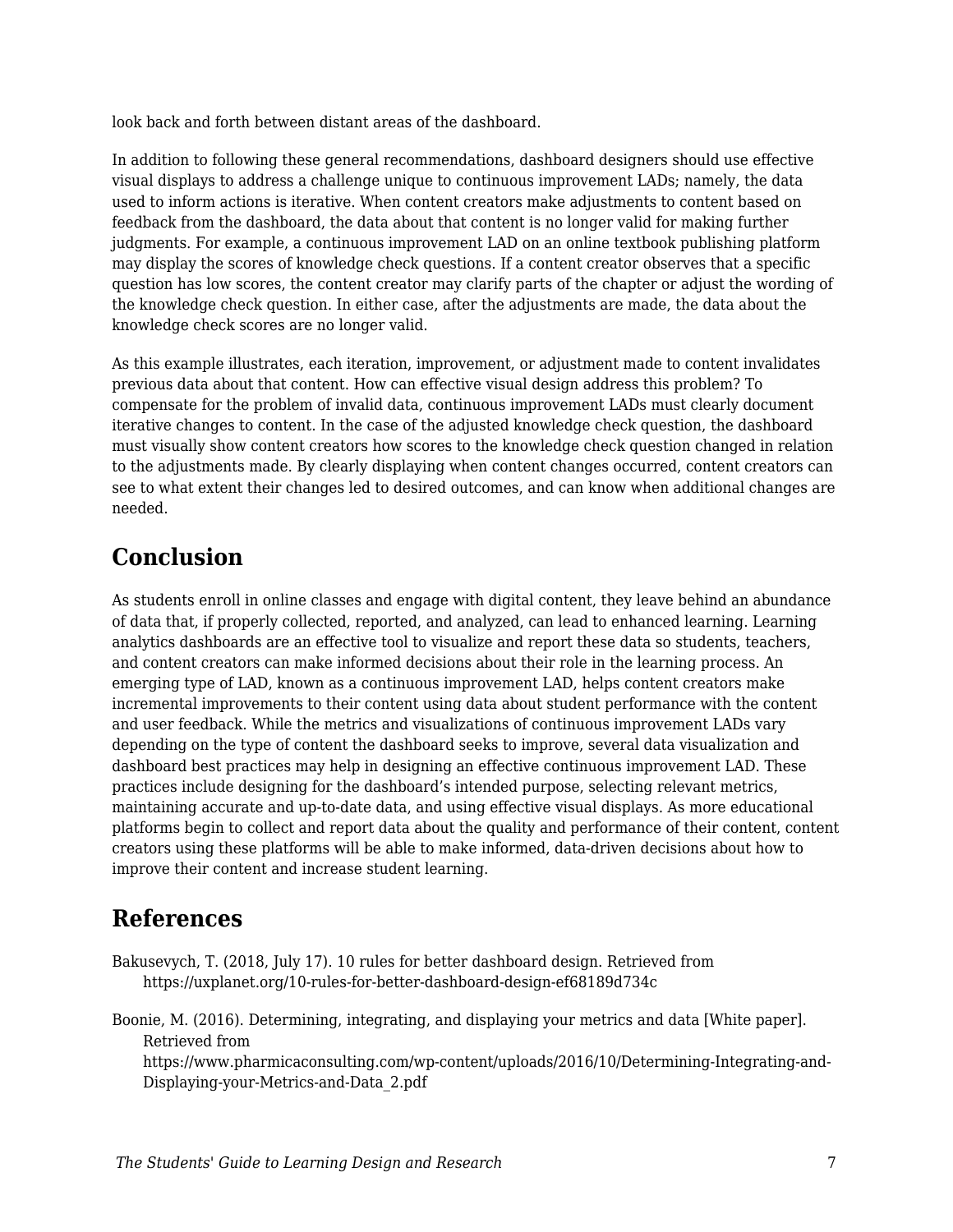- Desrosiers, G. (2018, August 20). Custom dashboards: Surfacing data where Mass.gov authors need it. Retrieved from https://medium.com/massgovdigital/custom-dashboards-surfacing-data-where-mass-gov-authors-n eed-it-80616c97dff4
- De Laet, T. (2018). Learning Dashboards for Actionable Feedback [PowerPoint presentation]. Retrieved from http://www.humane.eu/fileadmin/user\_upload/Learning\_dashboards\_for\_actionable\_feedback.pdf
- Elias, T. (2011). Learning analytics: Definitions, processes and potential. Retrieved from http://learninganalytics.net/LearningAnalyticsDefinitionsProcessesPotential.pdf
- Few, S. (2004, March 20). Dashboard confusion. Intelligence Enterprise. Retrieved from https://www.perceptualedge.com/articles/ie/dashboard\_confusion.pdf
- Few, S. (2012). Show me the numbers: Designing tables and graphs to enlighten (2nd ed.). Burlingame, CA: Analytics Press.
- Few, S. (2013). Information dashboard design: Displaying data for at-a-glance monitoring (2nd ed.). Burlingame, CA: Analytics Press.
- Knaflic, C. N. (2015). Storytelling with data: a data visualization guide for business professionals. Hoboken, NJ: John Wiley & Sons, Inc.
- Loftus, W. (2012). Demonstrating success: Web analytics and continuous improvement. Journal of Web Librarianship, 6(1), 45-55.
- Miller, G. A. (1956). The magical number seven, plus or minus two: Some limits on our capacity for processing information. Psychological Review, 63(2), 81.
- Moore, M. (1989). Three Types of Interaction. American Journal of Distance Education. 3. 1-7. 10.1080/08923648909526659.
- Park, Y., & Jo, I. H. (2015). Development of the learning analytics dashboard to support students' learning performance. Journal of Universal Computer Science, 21(1), 110.
- Roberts, L. D., Howell, J. A., & Seaman, K. (2017). Give me a customizable dashboard: Personalized learning analytics dashboards in higher education. Technology, Knowledge and Learning, 22(3), 317-333. doi:http://dx.doi.org.erl.lib.byu.edu/10.1007/s10758-017-9316-1
- SoLAR. (2011). Open Learning Analytics: an integrated & modularized platform. Society for Learning Analytics Research. Retrieved from http://solaresearch.org/OpenLearningAnalytics.pdf
- Viberg, O. (2019). How to Implement Data-Driven Analysis of Education: Opportunities and Challenges.
- Yoo, Y., Lee, H., Jo, I. H., & Park, Y. (2015). Educational dashboards for smart learning: Review of case studies. In Chen, G., Kumar, V., Kinshuk, Huang, R. & Kong, S. C. (Eds.), Emerging issues in smart learning (pp. 145-155). Springer, Berlin, Heidelberg.

Young, J. (2019). Metrics. Retrieved from https://www.investopedia.com/terms/m/metrics.asp